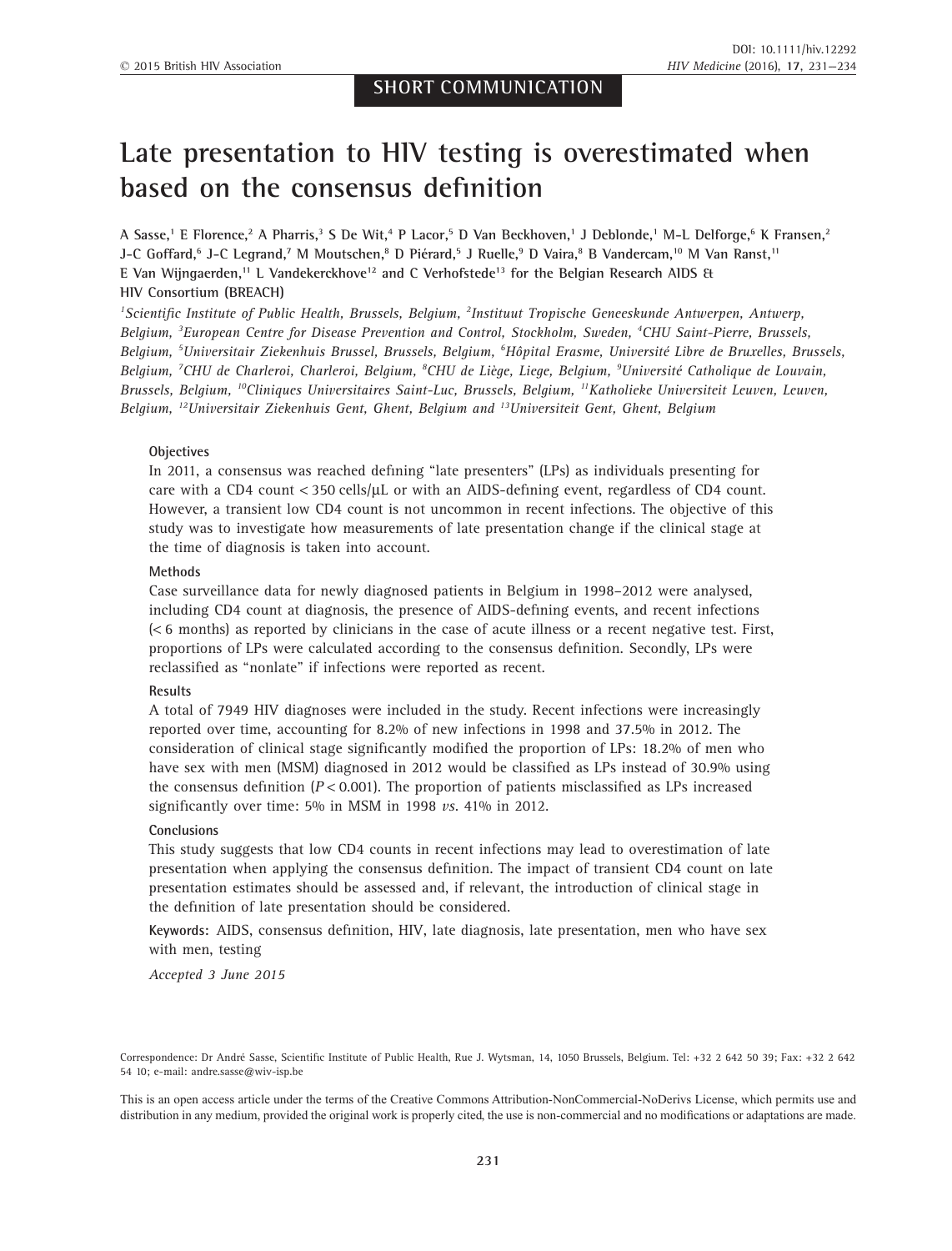## **Introduction**

In 2011, a consensus was reached defining "late presenters" (LPs) as individuals presenting for care with a CD4 count < 350 cells/μL or presenting with an AIDS-defining event, regardless of CD4 count [1]. This consensus definition is broadly used in HIV surveillance to evaluate the prevalence and determinants of late presentation [2–4] and to assess the effectiveness of testing campaigns. At the European level, 47% of those diagnosed with HIV infection where information is available on CD4 count have a low count, < 350 cells/μL, at the time of diagnosis [5]. In Belgium, despite progress over the last 15 years, a considerable proportion (42%) of HIV diagnoses with information on CD4 count are still made "at a late stage" when the CD4 count has dropped below 350 cells/μL or when AIDS is diagnosed. In 2012, 31% of men who have sex with men (MSM) and 51% of heterosexuals diagnosed with HIV infection were classified as being diagnosed late.

However, looking only at CD4 count may lead to misclassification of late presentation. It has been shown that a transient low CD4 count is not uncommon in recent infections [6] and that early low CD4 counts may be predictive of fast disease progression [7]. Low CD4 counts during seroconversion were observed in various studies. The upper limit of the first quartile of the CD4 count was at 342 cells/μL in the CASCADE (Concerted Action on SeroConversion to AIDS and Death in Europe) cohort study, which included patients diagnosed within 6 months after seroconversion [7–9]. In a Brazilian study, the median CD4 count at presentation was 373 cells/μL [10]. In these cohorts, a significant proportion of patients in seroconversion (25 to 50%) would therefore have been considered as LPs according to the classical definition.

Late presentation is an essential indicator used to assess the effectiveness of prevention programmes and testing campaigns. This study aimed to determine how measurements of late presentation change when the clinical stage at the time of diagnosis is taken into account in order to elucidate how to more accurately interpret early CD4 cell counts and estimate the proportion of delayed diagnoses.

### **Methods**

Case surveillance data for patients newly diagnosed with HIV infection in Belgium from 1998 to 2012 were analysed. These data included CD4 count at diagnosis, the presence of AIDS-defining events and whether or not the HIV infection was considered as recent by the clinician. The criteria for a recent infection (< 6 months) included a recent negative test, a typical clinical presentation of acute infection and a history of recent risk behaviour with a known HIV-

positive partner. CD4 cell count data were available for 51% of the new diagnoses; the clinical stage was reported by clinicians for 67% of new diagnoses. First, proportions of LPs were calculated according to the classical definition using a CD4 count < 350 cells/μL or presentation with an AIDS-defining event. Secondly, LPs were reclassified as "nonlate" if a recent infection was reported by clinicians. The reclassification was quantified and associated factors were identified using logistic regression.

#### **Results**

A total of 7949 HIV-diagnosed individuals were included in the analysis, of whom 38.4% were Belgians, 43.2% sub-Saharan Africans, 10.3% other Europeans and 8.2% of other nationalities. Sixty-four per cent of individuals included were male, 54.4% were heterosexuals and 33.8% were MSM. The yearly number of new diagnoses reported as recent HIV infections increased by 700% between 1998 and 2012, accounting for 8.2% of new infections in 1998 and 37.5% in 2012. (Fig. 1). Among MSM, the proportion of infections reported as recent rose sharply and consistently, 56.3% of HIV diagnoses among MSM being recent infections in 2012. In contrast, the proportion of recent HIV infections in heterosexuals remained stable over the past decade, only 23.6% being reported as recent in 2012.

Among individuals with infections reported as recent, the median CD4 count was 457 cells/μL; 31.8% had a CD4 count  $\langle$  350 cells/ $\mu$ L, which is close to the proportion observed in other cohorts of seroconverters [7–10]. Furthermore, CD4 counts < 200 cells/μL were reported in 12.9% of recent infections.

A significant proportion of LPs according to the consensus definition were reclassified as non-LPs when the clinical stage was taken into account. For the year 2012, only 33% of the new cases would have been considered as LPs instead of 42.4%. Among MSM, 18.2% of patients would have been considered as LPs instead of 30.9% (*P* < 0.001) (Fig. 2a). Among heterosexuals, the reclassification resulted in a limited and nonsignificant change in the percentage of LPs, from 51.3% to 44.5% for the year 2012 (Fig. 2b).

The reclassification was independently associated with younger age at diagnosis (*P* < 0.05), sex between men (*P* < 0.001), Belgian or other European nationality (*P* < 0.01) and later calendar year of diagnosis (*P* < 0.001). The strong association with year of diagnosis is reflected in an increasing proportion over time of patients falsely classified as LPs: among MSM, 5% of LPs were reclassified as non-LPs in 1998 *vs*. 41% in 2012, meaning that the specificity of the classical definition of late presentation may have decreased over time.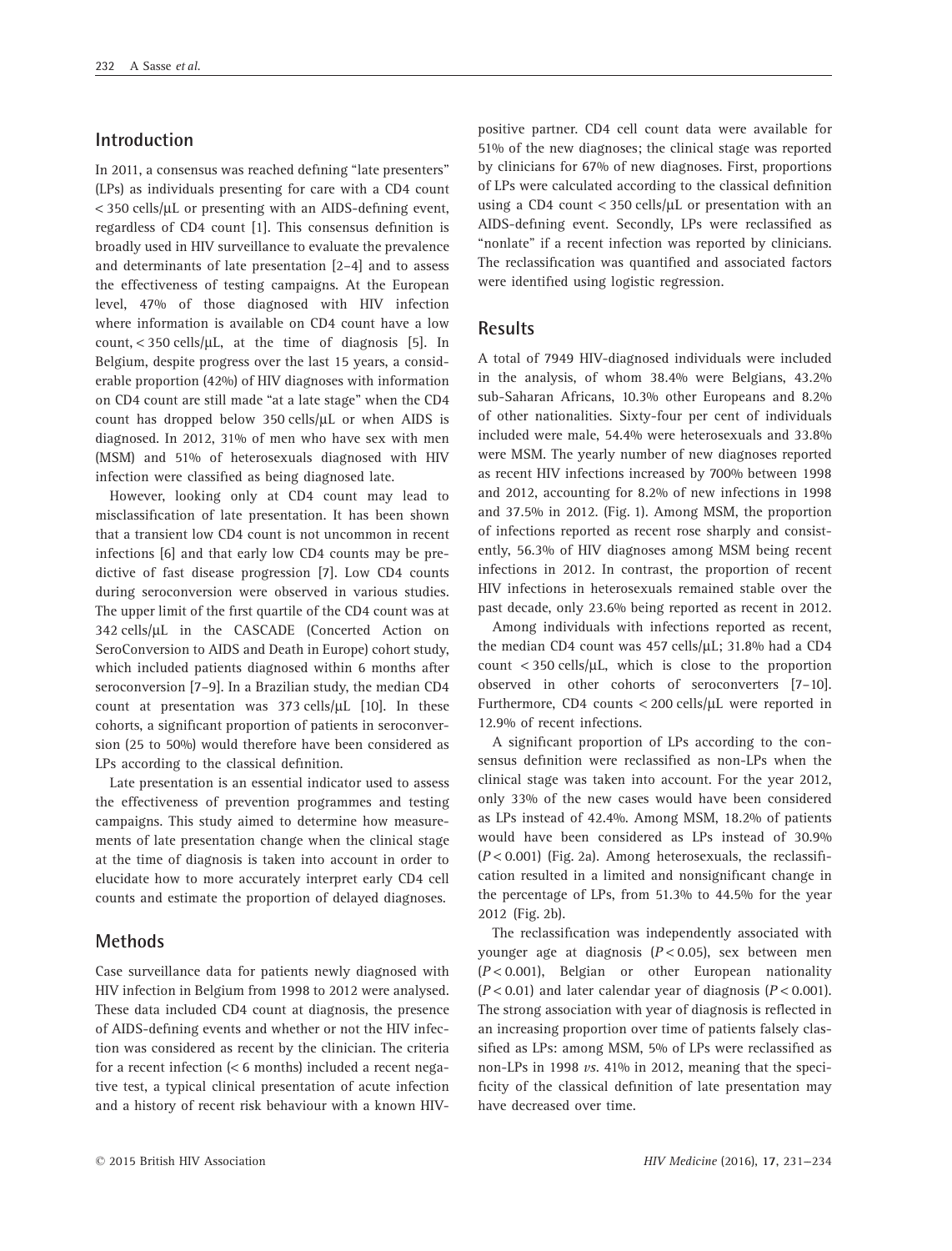

**Fig. 1** Clinical stage at HIV diagnosis in Belgium, in 1998–2012, in (a) men who have sex with men and (b) heterosexuals.



**Fig. 2** Reclassification of late presentation according to clinical stage in (a) men who have sex with men and (b) heterosexuals.

# **Discussion**

This study shows that taking into account the clinical stage at diagnosis significantly modifies the late presentation status assigned using the consensus definition and that the consensus definition for late presentation based only on CD4 count can overestimate the number of LPs. By excluding those with recent infections presenting a transient or early low CD4 count, this study aimed to more accurately identify patients whose diagnosis was delayed in time, whereas the consensus definition will rather identify patients presenting late from the point of view of evolving disease and its therapeutic implications.

This study has some limitations. First, we used routine surveillance data for all diagnosed HIV infections reported during a 15-year period and, despite increasing comprehensiveness, a large proportion of CD4 count data at diag-

nosis are still missing in recent years (41% in 2013), which is slightly higher than the European Union (EU) average of 39% in 2013 [5]. This highlights the need to focus on improving epidemiological data collection to improve the completeness of CD4 count at diagnosis as well as data on clinical stage. Secondly, the validity of information on the recentness of the infection collected by the clinicians may be subject to subjectivity and recall bias. The validity of the criterion "recent risk behaviour with a known HIV-positive partner", which was not collected and analysed separately, may also be discussed. Nevertheless, the CD4 count distribution observed among the recent infections was comparable with what has been reported in other studies [7–10]. Thirdly, specific tests for incidence analysis [enzyme-linked immunosorbent assays (ELISAs) measuring antibody concentration or avidity] were not performed and results of other laboratory analyses to document the infection stage,